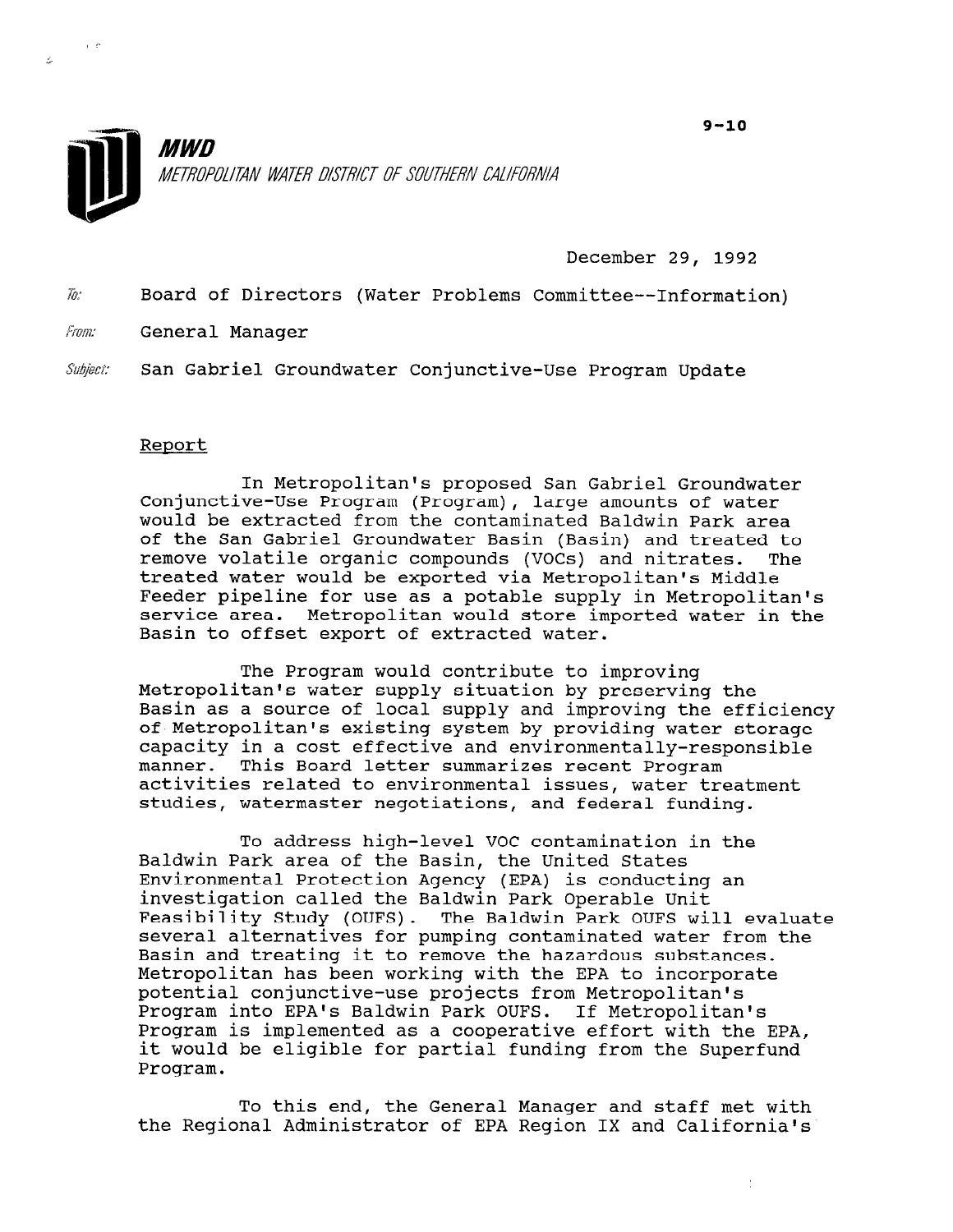## Board of Directors -2- December 29, 1992

 $\mathbb{R}^+$ 

Secretary for Environmental Protection on November 24 to discuss Metropolitan's involvement in the Baldwin Park Operable Unit. Coordinated milestones for Metropolitan and EPA to assure inclusion of conjunctive use as a remedy in the Baldwin Park Operable Unit were discussed. Staff of all three organizations have been directed to develop a workplan for a cooperative arrangement for conjunctive use.

Woodward-Clyde Consultants was selected early this month to prepare an environmental impact report that would comply with the California Environmental Quality Act (CEQA) requirements. Among the major issues to be addressed are groundwater and water quality impacts, air quality, land use, aesthetics, traffic, and public health and safety. Their report is expected to be completed this summer.

In July your Board approved James M. Montgomery, Consulting Engineers, Inc., to conduct bench-scale studies for VOC removal. The bench-scale study includes the development of design parameters for a treatment plant, the employment of a process model to evaluate performance of treatment processes, and the development of information for CEQA compliance. Staff is in the process of engaging Boyle Engineering to study the technical and economic feasibility of nitrate removal treatment processes. These bench-scale nitrate removal studies will investigate three ion exchange resin types, the different levels of regeneration, and the effect of VOCs on process performance.

Metropolitan and the Main San Gabriel Watermaster are working on a joint agreement for groundwater storage, extraction, and export from the Basin. Some areas of agreement have been reached; however, further negotiations are needed.

With the passage of Section 1914 of Public Law 102- 579 in November, the U.S. Bureau of Reclamation is authorized to participate with Metropolitan and the San Gabriel Basin Water Quality Authority in funding up to 25 percent of the water quality Authority in funding up to 25 percent of t cost of designing, planning, and constructing a conjunctive use facility in the Basin. Efforts are continuing to obtain budget appropriations for this federal funding.

## Board Committee Assiqnment

This letter is referred for information to the Water Problems Committee pursuant to Sections 2481(d) and (i) of